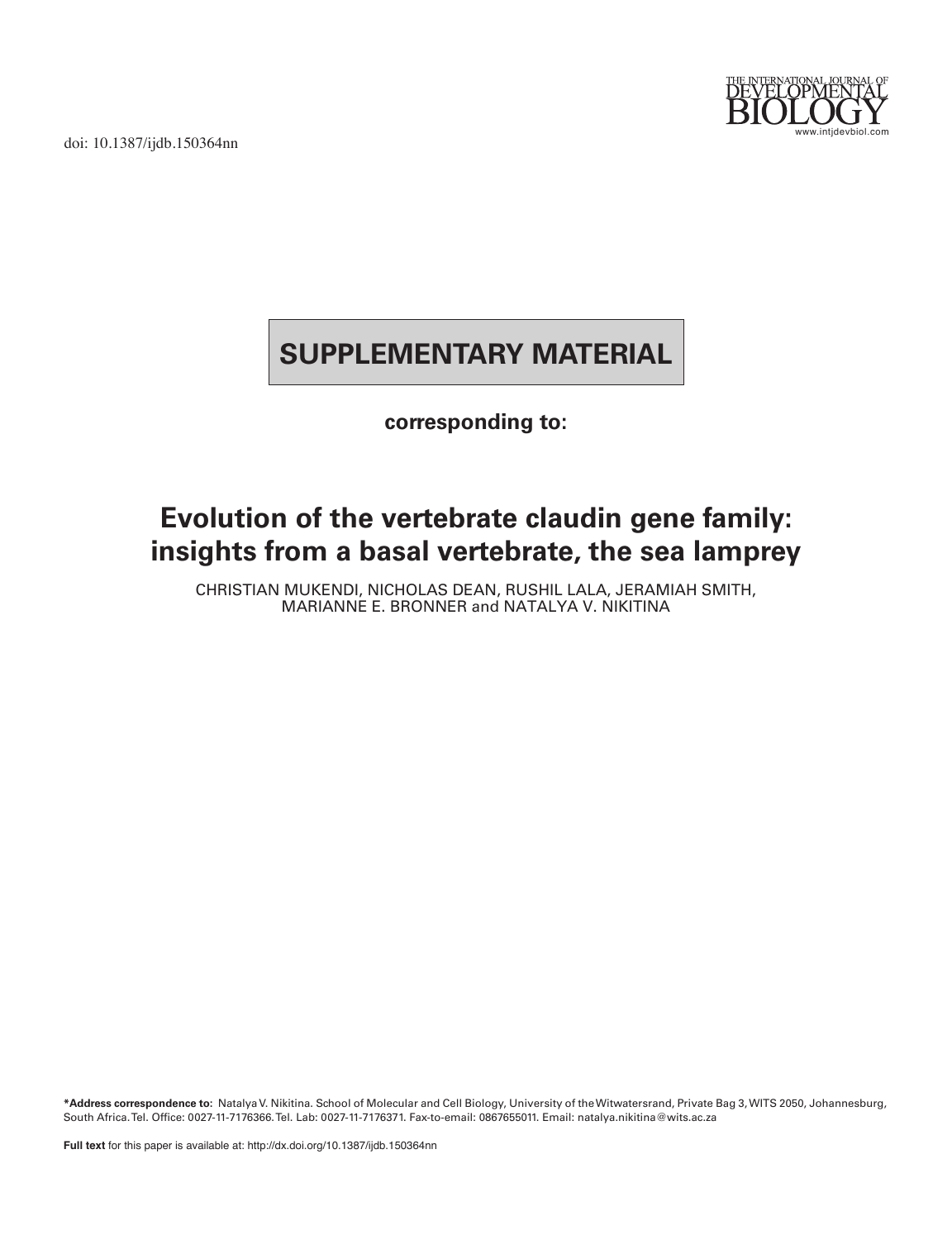#### TABLE S1

| Gene name                                    | <b>Accession number</b> |  |
|----------------------------------------------|-------------------------|--|
| Mouse (Mus musculus)                         |                         |  |
| Claudin 1                                    | NP_057883.1             |  |
| Claudin 2                                    | NP_057884               |  |
| Claudin 3                                    | NP_034032               |  |
| Claudin 4                                    | NP_034033               |  |
| Claudin 5                                    | NP_038833               |  |
| Claudin 6                                    | NP_061247               |  |
| Claudin 7                                    | NP_058583               |  |
| Claudin 8                                    | NP_061248               |  |
|                                              |                         |  |
| Claudin 9                                    | NP_064689               |  |
| Claudin 10                                   | NP_076367.2             |  |
| Claudin 11                                   | NP_032796               |  |
| Claudin 12                                   | NP_075028               |  |
| Claudin 13                                   | NP_065250               |  |
| Claudin 14                                   | NP_062373.3             |  |
| Claudin 15                                   | NP_068365               |  |
| Claudin 16                                   | NP_444471               |  |
| Claudin 17                                   | NP_852467               |  |
| Claudin 18                                   | NP_062789               |  |
| Claudin 19                                   | NP_001033679            |  |
| Claudin 20                                   | NP_001095030            |  |
| Claudin 22                                   | NP_083659               |  |
| Claudin 23                                   | NP_082274               |  |
| Claudin 24                                   | NP_001104788            |  |
| Claudin 25<br>(Claudin Domain 1)             | NP_001239379            |  |
| Claudin 26<br>(transmembrane<br>protein 114) | NP_083346               |  |
| Claudin Domain 2 NP_083125                   |                         |  |
| Chicken (Gallus gallus)                      |                         |  |
| Claudin 1                                    | NP_001013629            |  |
| Claudin 2                                    | NP_001264551            |  |
| Claudin 3                                    | NP_989533               |  |
|                                              |                         |  |
| Claudin 4                                    | XP_003642430            |  |
| Claudin 5                                    | NP_989532               |  |
| Claudin 8                                    | XP_004938436            |  |
| Claudin 10                                   | NP_001264696            |  |
| Claudin 11                                   | XP_422797               |  |
| Claudin 12                                   | XP_004939337            |  |
| Claudin 14                                   | XP_004934594            |  |
| Claudin 15-like                              | XP_422589               |  |
| Claudin 16                                   | XP_426702               |  |
| Claudin 16-like                              | XP_001232502            |  |
| Claudin 18                                   | XP_426691.2             |  |
| Claudin 19                                   | XP_003642589.2          |  |
| Claudin 20                                   | XP_004935700            |  |
| Claudin 22-like                              | XP_004941124            |  |
| Claudin 25                                   | XP_004948118            |  |
| Claudin Domain 1 NP_001012838                |                         |  |
| Xenopus tropicalis                           |                         |  |
| Claudin 1                                    | NP_001015704            |  |
| Claudin 2                                    | XP_004916813            |  |
| Claudin 3                                    | NP_001005709            |  |
| Claudin 4                                    | NP_001016663            |  |
| Claudin 4-                                   | ENSXETT00000034379      |  |
| like/Cldn34                                  |                         |  |
| Claudin 5                                    | NP_001006707            |  |
| Claudin 6.1                                  | NP_988873               |  |
| Claudin 6.2                                  | ENSXETT00000039790      |  |
| Claudin 7                                    | ENSXETT00000016483      |  |
| Claudin 8-like                               | XP_004912214            |  |
| Claudin 8.3                                  | NP_001120297            |  |

### **LIST OF ACCESSION NUMBERS OF ALL PROTEIN SEQUENCES USED FOR PHYLOGENETIC ANALYSIS**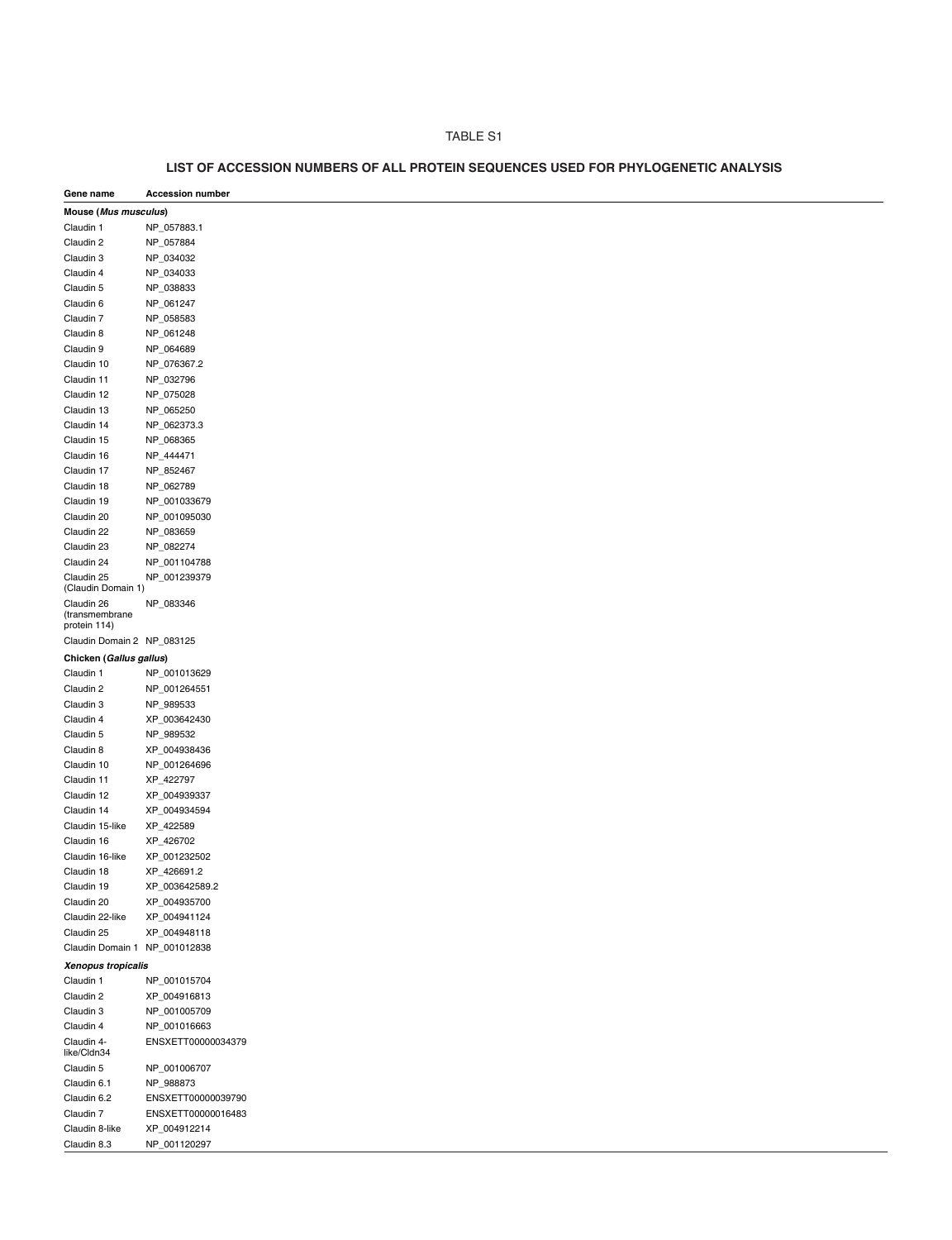#### TABLE S1 (CONTINUED)

#### **LIST OF ACCESSION NUMBERS OF ALL PROTEIN SEQUENCES USED FOR PHYLOGENETIC ANALYSIS CLIST OF ACCI**

| Gene name        | <b>Accession number</b>                                                                                                                                                                                                                                                                                                                                |  |
|------------------|--------------------------------------------------------------------------------------------------------------------------------------------------------------------------------------------------------------------------------------------------------------------------------------------------------------------------------------------------------|--|
| Claudin 10       | XP 002939572                                                                                                                                                                                                                                                                                                                                           |  |
| Claudin 11       | ENSXETT00000020222                                                                                                                                                                                                                                                                                                                                     |  |
| Claudin 12       | NP 001016851                                                                                                                                                                                                                                                                                                                                           |  |
| Claudin 14       | XP_004912176                                                                                                                                                                                                                                                                                                                                           |  |
| Claudin 15.1     | NP 001096379                                                                                                                                                                                                                                                                                                                                           |  |
| Claudin 15.2     | XP 002933422                                                                                                                                                                                                                                                                                                                                           |  |
| Claudin 16       | XP 002934087                                                                                                                                                                                                                                                                                                                                           |  |
| Claudin 16-like  | XP 002937090.2                                                                                                                                                                                                                                                                                                                                         |  |
| Claudin 18       | XP 002938162                                                                                                                                                                                                                                                                                                                                           |  |
| Claudin 19       | XP 002937080                                                                                                                                                                                                                                                                                                                                           |  |
| Claudin 22       | XP 002934304                                                                                                                                                                                                                                                                                                                                           |  |
| Claudin 23       | XP 004911118                                                                                                                                                                                                                                                                                                                                           |  |
| Claudin D1       | NP 001016259                                                                                                                                                                                                                                                                                                                                           |  |
|                  | Sea lamprey (Petromyzon marinus)                                                                                                                                                                                                                                                                                                                       |  |
| Claudin k/Cldn31 | ENSPMAT00000007899                                                                                                                                                                                                                                                                                                                                     |  |
| Claudin 1        | MIGGVNGTRVPVSSLIEGFAEPDADENAVMMALCALGGHTGLWGRCLNLPSHRGELCLTPGFLQEWAPRFSEPGNHNSQLDPVRTALCRAQLLLPLVALTLLLLTLALALIGCASNSS<br>LALIPCAILTLLAGLCTLTTASSVSLSSLPCVDASSSPGWSTFLALASACQDIAATGLLIWARAASLRHYRSVL                                                                                                                                                   |  |
| Claudin 3a       | MQCKVYDSMLALGQDLQAARALTVVAVVAAAAALLVAIAGAKCTTCIEEEETKARVSIAAGAGFVLAGLLELVPVSWSANSVVRDFYNPLVPDSTKREIGAAMFIGWAAATLLVLGGAL<br>LCCSCPPKQRKYAAPPKGGGGGGGGGGGGGGDDGDDRKGK                                                                                                                                                                                    |  |
| Claudin 3b       | KP677499                                                                                                                                                                                                                                                                                                                                               |  |
| Claudin 8        | KP677500                                                                                                                                                                                                                                                                                                                                               |  |
| Claudin 9        | MQCKVHDSMLALNGELQAARAMTVLANLLALLAVGVAATGMRCTTCGDEDGSAKGRLTATGGVGFALCGLLMLAPVSWTAHNIVRDFYDVGVPVTLKRELGSALYVGWGAATLLFL<br>GGGLLCCSWPRPEPGRPRPFYGLQPGGLAMHGTGPNAPGAPLPRMHSAAAAAAA                                                                                                                                                                         |  |
| Claudin 10       | ENSPMAT00000005506                                                                                                                                                                                                                                                                                                                                     |  |
| Claudin 11       | MGASCFQLLGVSLGLLGWVALVVATATNDWVLLCSYGFTACVRFEDMGSKGLWAQCISNNGIDHCKPFAEILALPVYIQVCRALMVVACVLGLPAILLASTGLKCIRLGEETASEKAQR<br>VVAGGVMLILVGLCTLVATTWFPVGTHKESLKGVVNFGYSLFAGWVGTALAIVSGALLCCCSGSKEERYYAYPATASAAAA                                                                                                                                           |  |
| Claudin 12       | MSCGGCFLVLWSLCGAAALCLLVAAALMPSWRDLILVDPTKRSIVVRHGLWVRCAGYEGDVPGGVVSWAAAWFGPDSGKEGVDGGGSPGCVVRDSAWPIATDSLDLRLLQLGVPT<br>ACLVALVALALNVSGAVVLCRSGRRSGRLYGEDEDSTSLSSTSSSSSSEFSSKRKRKKKKAQQCCQFNPCGCQVVASVLYLLASALVLPPALWALLSVDELNRAHVSGDARWRPGE<br>AVPVCLAACAGLLAAAGGLAMWYCTCRPLPPAPLPPAPLALGSLLGMEALGLSGRAGPAEACGRSTRQSHRTTGSFPAGPTSVSSRPMSRATLELDIPMYELH |  |
| Claudin 15       | MALDVVGTLLCIAGWTLVGTIITNHYWKVSTVAGSVITTNTIYENLWQACATDSMGVSNCRDFDSMLNLPGHVQACRALVITAIVLGFFGTLLAFLGMRCTNIVSSDAEVKGRIVFSAGII<br>YILEGLSAIIAVSWYAAQVVAEFFDPFYAGTKYELGPALYMGWAGSGLAILGGGLLCCVCCTGARSSTQRDHTFKYSAARAATPISTATPRTILDMEGQTYARQGYV                                                                                                               |  |
| Claudin 16       | MITALQLLAFFFALVSASFLVVATWTDCWMVNADDSLEVSQKCRGLWWECVTNAFDGIRTCDQFDSILAEHPLKIVLSRSLILTADILACFACIILILGLDCVRVLSNEPRIKTRICYTAGFI<br>YLLAGIPGMVGSVWYAVDVYVERSTLVQQNVFLGIQYEFGWSCWLGMAGSMACILAGIVLTCCVYLFRDANAARLHRSPYVAPRTSLGKMYAMASHV                                                                                                                       |  |
| Claudin 18       | ENSPMAT00000001477                                                                                                                                                                                                                                                                                                                                     |  |
| Claudin 19a      | ENSPMAT00000001243                                                                                                                                                                                                                                                                                                                                     |  |
| Claudin 19b      | KP677501                                                                                                                                                                                                                                                                                                                                               |  |
| Claudin 20       | ENSPMAT00000001161                                                                                                                                                                                                                                                                                                                                     |  |
| Claudin-like     | ENSPMAT00000011472                                                                                                                                                                                                                                                                                                                                     |  |
| C. elegans       |                                                                                                                                                                                                                                                                                                                                                        |  |
| CLC-5            | NP_509258                                                                                                                                                                                                                                                                                                                                              |  |

Where the accession numbers are not available, the protein sequence is supplied.